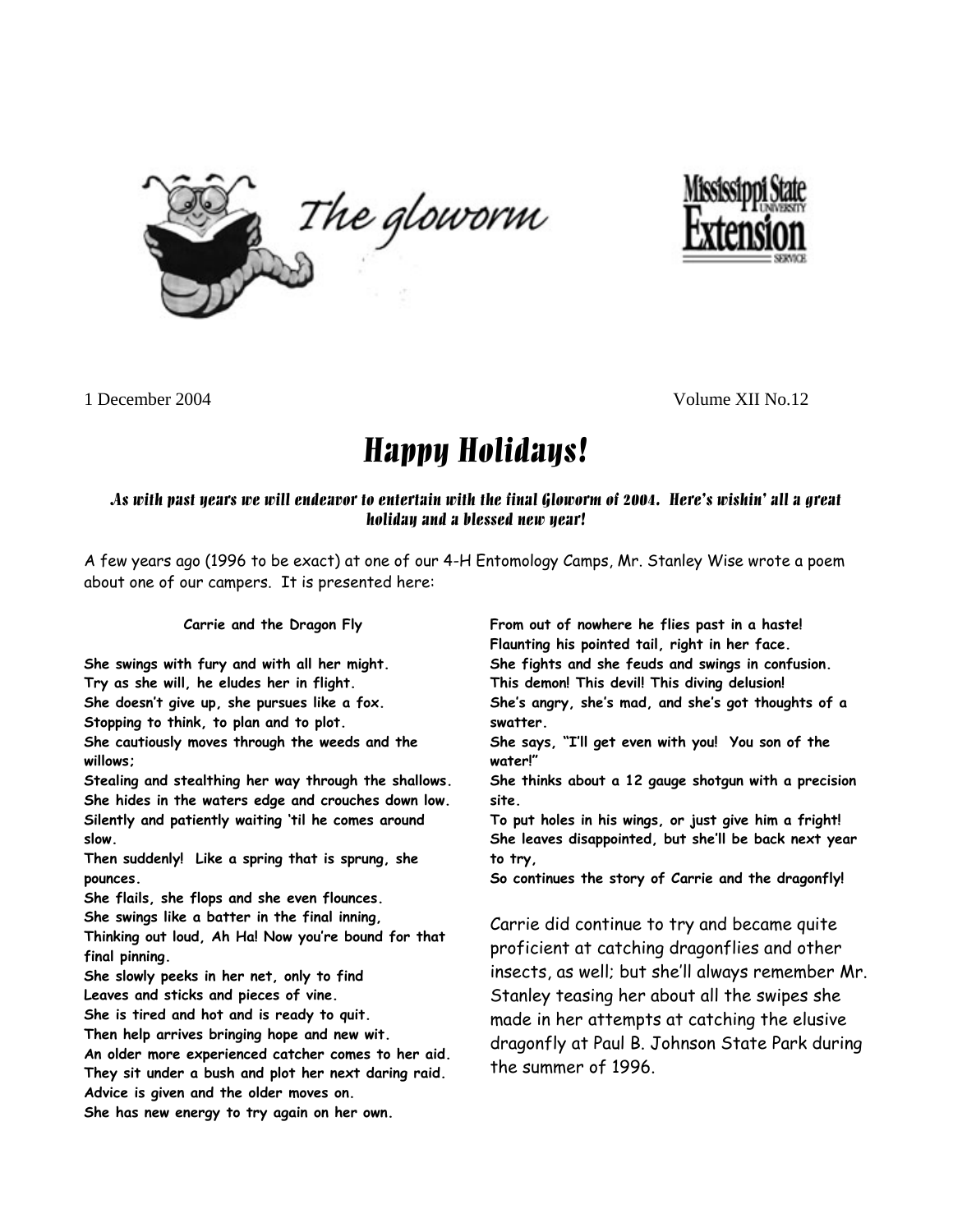Camp has given inspiration to other pieces in times past. It is a great time for really enjoying good friends and great experiences and some folks are adept at remembering that on paper.

Entomology Camp has always focused on learning about insects. We attract both adults and young people and strive to introduce them to nature's classroom.

Mr. Reggie Rose came to camp in 2004. The following is his contribution.

#### **The Joy of Learning**

 **The prospect of learning is a gift afforded only to mankind. We never stop the process of learning. Only mankind has the intellect to apply learning. For animals, learning is only applied to instinct.** 

 **As a young person, we often look at learning as something required, and it seems distasteful and something forced upon us by parents or other adults. As we grow to adulthood, we begin to realize that learning can really be interesting, indeed ENJOYABLE!** 

 **This past summer I enjoyed the unique experience of ENTOMOLOGY CAMP. Thirtyfive teenagers and adults spent five days of new exploration into the world of insects. How enjoyable! Once again, as a 65 year old senior adult, I was reminded of the joy of learning.** 

 **Learning affords us the opportunity to improve our intellect and the possibilities of teaching others, be it in the classroom or at home.** 

 **Often we deny ourselves a learning opportunity for nothing more than feeling uncomfortable. The act of taking ourselves out of our COMFORT ZONE is an act of learning in and of itself. It has been suggested that only when we remove ourselves from our comfort zones can we really improve our experience and make ourselves available to teach others. The more often we are willing to forget our discomfort, the more focused we become in learning.** 

 **Teaching others to learn new things is the second great gift to mankind.** 

 **Consider what has been discovered the last 100 years and the possibilities that lie ahead. We have only begun!**

Philosophy comes in many forms and can often be entertaining. Consider these verses:

Dr. Blake Layton often quotes this short verse –

**Big bugs have little bugs Upon their backs to bite'um And those little bug s have lesser bugs And so on** *ad infinitum***! Anon** 

Dr. Jack Reed contributes these pithy limmericks: **There was a little chigger, That wasn't any bigger,** 

**Than the head of a very small pin; But the bump that he raises, It itches like blazes; And that's where the rub comes in!** 

**Said the flea to a fly in a flue, Mr. Fly what shall we do? So said the fly to the flea, "Mr. Flea let us fly!" So they flew through a flaw in the flue!**  (Say that one 5 times quickly if you can!)

Martha Paulos published a little book called **InsectAsides.** The following verses are exerts from some of the poetry in that book.

Can you guess which `critter' Christopher Morley was talking about here:

> **Do you linger little soul Drowsing in our sugar bowl? Or, abandonment must utter, Shake a shimmy on the butter?**

**Do you chant your simple tunes Swimming in the baby's prunes? Then, when dawn comes, do you slink Homeward to the kitchen sink?** 

> **Timid roach, why be so shy? We are brothers thou and I.**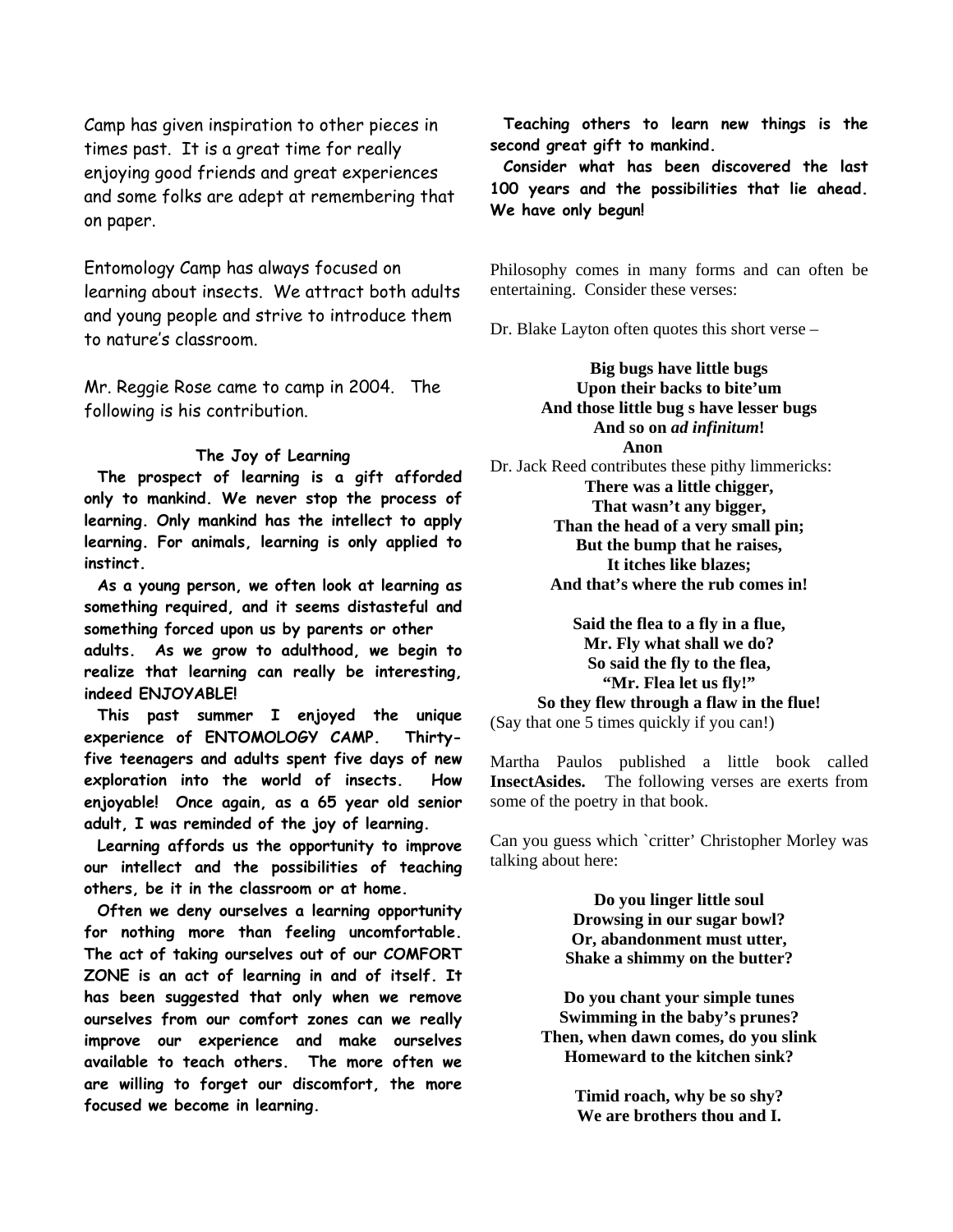### **In the midnight, like yourself, I explore the pantry shelf!**

Edward Lear writes:

**There was an Old Man in a tree, Who was horribly bored by a Bee; When they said, "Does it buzz?" He replied, "Yes, it does!" It's a regular brute of a bee!"** 

Herbert Mitgang's **Insects noir**:

**Mine can bite, yours get bitten, By bugeyed flies, I am smitten, In the realm of living thingies, Cherish God's small bugs and beasties**. Well known poets often used insects as subject material. Consider William Wordswoth's

#### **to a butterfly**

**I've watched you now for a full half-hour, Self-poised upon that yellow flower; And, little butterfly! Indeed I know not if you sleep or feed. How motionless! – not frozen seas More motionless! And then What joy awaits you, when the breeze Hath found you out among the trees, And calls you forth again!** 

**This plot of orchard-ground is ours My trees they are, my Sister's flowers; Here rest your wing, when they are weary; Here lodge as in a sanctuary!** 

**Come often to us, fear no wrong; Sit near us on the bough! We'll talk of sunshine and of song, And summer days, when we were young; Sweet childish days, that were as long As twenty days are now.** 

Christina Rosetti gives us **the caterpillar** 

> **Brown and furry caterpillar ina hurry, take your walk to the shady leaf, or stalk,**

**or what not, which may be the chosen spot. No toad spy you, Hovering bird of prey pass by you; Spin and die, To live again a butterfly!** 

And Ogden Nash talks about

**the ant The ant made himself illustrious Through constant industry industrious. So what? Would you be calm and placid If you were full of formic acid?** 

This is the  $12<sup>th</sup>$  year I have shared the *Gloworm*. We've not always turned one out every month, but in 2004 this will actually make the  $13<sup>th</sup>$  issue. (We had a post-camp special.)

We mail to more than 600 folks and really enjoy hearing from you. Here's hoping that all have a merry and blessed Christmas and a great 2005.

First order of business in 2005 is to get the Bee Essay finalized and mailed. Deadline is January 15, 2005.

My contribution:

**Chasing bugs always brings me cheer, I like it so much I do it all year. Lookin' under leaves and turning over logs, Getting flies off cows and fleas from dogs** 

**Bugs and beetles along the ground Various habitats is where they're found Find'em at the lake and in the muck, On flowers and sometimes in my truck.** 

**Swip'em with a net; grab'em by hand; Catch that prize anyway you can. Might even trade if you have two, And the trader is one of the crew.** 

**Being a bug chaser and still getting paid We buggy guys really got it made! So when we think of the blessings we get** 



**I'm still countin' haven't got'em all yet.**